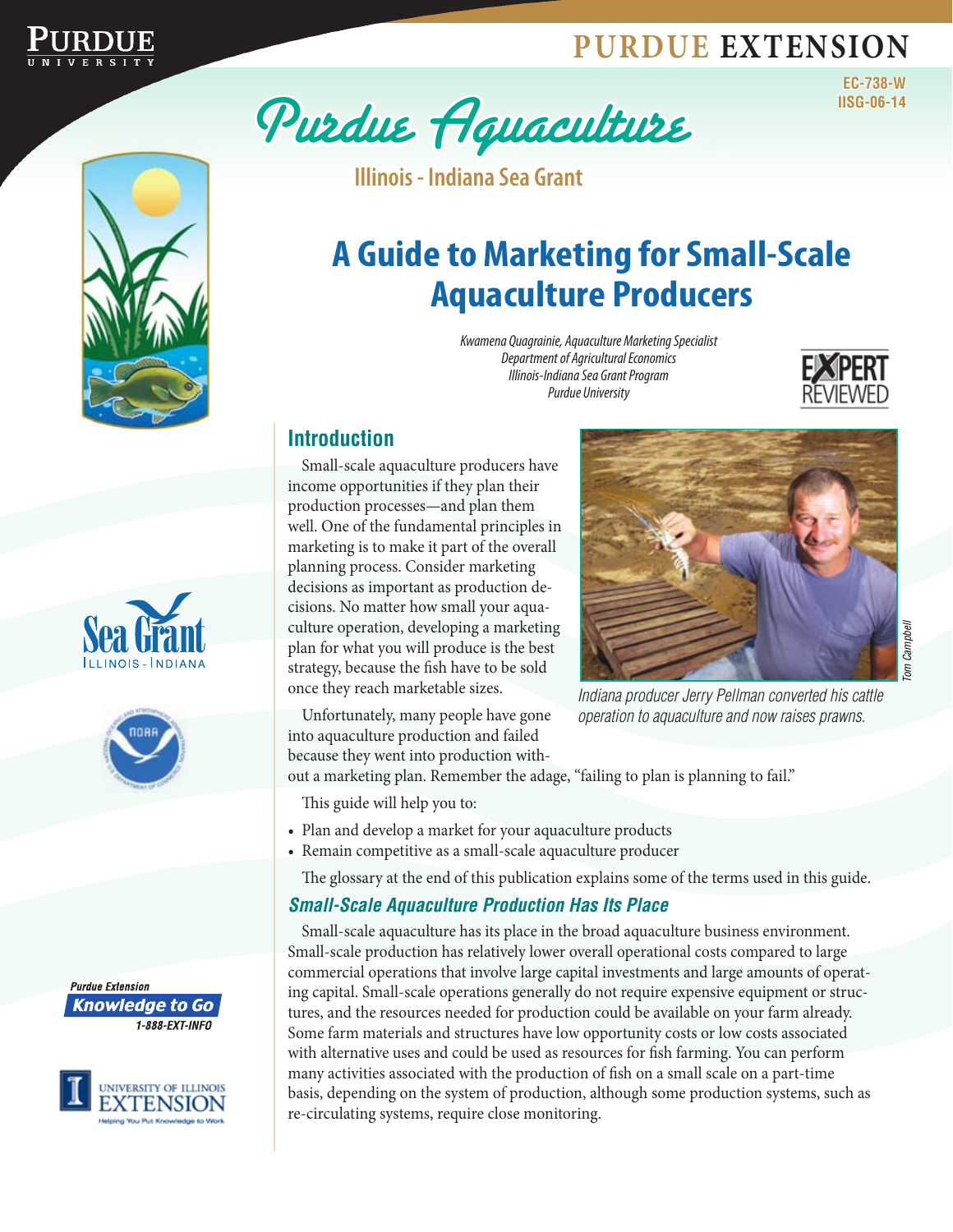**A** Guide to Marketing for Small-Scale Aquaculture Producers **PURDUE** EXTENSION **EC-738-W** • **IISG-06-14**

### *Produce What You Can Market, and Grow the Market*

Traditionally, marketing has been viewed as selling what you have, and many large aquaculture operations are trapped in that phenomenon because of dependence on independent processing plants. The modern marketing approach focuses on producing what you can sell, and that plays very well into the arena of small-scale production. That means small-scale operators can be successful if they find where the market is, understand the market, and know how to develop it.

## *Scale Economy Does Not Mean Larger Profit*

The economic wisdom in many business operations is that the business has to be big enough to make a profit. This underlying logic comes from the advantages of economies of scale. Although large producers can purchase resources such as feed in larger quantities than smaller producers can, and can use the volume of resource they purchase and output they produce as leverage in price negotiations, having a large operation does not necessarily translate into large profits. Profitability of a business depends on a number of factors. A smaller aquaculture enterprise can be complementary to an existing agricultural enterprise. Many large aquaculture operations in the South are struggling to survive because of market competition from cheap imported seafood.

### *You Are Raising Fish to Make Money*

Besides having a relatively lower overall production cost, small-scale operations can take cost-saving measures like assuming more of the functions along the supply chain from farm to consumer. However, there are risks associated with assuming supply chain functions. Fish farming generally has low margins; therefore, you should think of making money from as many levels of the supply chain as possible and not just from producing fish. Fingerlings constitute one of the major cost components of production costs. Fingerling production requires knowledge and skill, but efforts expended to acquire the knowledge and skill can pay off. You can pool resources with other small-scale producers to produce your fingerlings. You could sell extra fingerlings produced as another source of income.

## *See Yourself as a Marketer Selling Fish*

Most marketing functions in the supply chain are logistical and include: developing communications about the product; finding and communicating with prospective buyers; assessing the needs of buyers, which could include some processing and product packaging and negotiating prices and other terms of trade; physical distribution of products; and financing, if necessary. Assuming some or all of these logistical functions could result in some cost savings and

other additional income-generating opportunities for your small-scale aquaculture business. One of the keys to successful aquaculture operations and profitability is lower production costs through efficient use of available resources.

## *You Want to Capture More of What the Consumer Pays*

Whether your aquaculture operations are large or small, your ultimate goal should be to capture more of what the consumer pays. Besides assuming greater marketing functions, you can also contract out processing of your farm products to add value to products you offer in the marketplace. Small-scale producers are better positioned than larger aquaculture operations to market directly to consumers and can establish a niche in the broader market. This permits more control over product prices and means you can retain a significant portion of the consumer dollar paid for the product. Small-scale operators can achieve this because of the relatively small volume of production and better personal customer service. Personal customer service is a great tool in marketing.

## *4 Ps of Marketing Apply to Aquaculture*

Marketing of aquaculture products is no different from traditional marketing of any other commodity or product. The classic 4 Ps of marketing apply to aquaculture and should always be borne in mind: Product, Price, Place (Distribution), and Promotion are keys to successful marketing. Each of these variables is within the control of the small-scale producer. It is important that producers develop the relevant marketing mix or combination of these marketing tools to satisfy their customers and business objectives (Ehmke, Fulton, and Lusk, 2005). Different customers have different needs, so you should use different marketing mixes to reach diverse consumers within your target market. Creating a successful marketing mix that will increase results takes personal efforts in communications and market research.

## **Market Research**

Developing a marketing strategy for an aquaculture enterprise begins with market research, which must be part of your marketing plan. See your product as competing in the general seafood marketplace. A successful small-scale aquaculture business involves spending time communicating with potential customers in your target market. Market research is a process and not a one-time activity.

### *Have a Marketing Plan*

Begin your marketing plan by specifying the core product that you will offer to the market and the primary or key physical attributes that will be of value to consumers. Also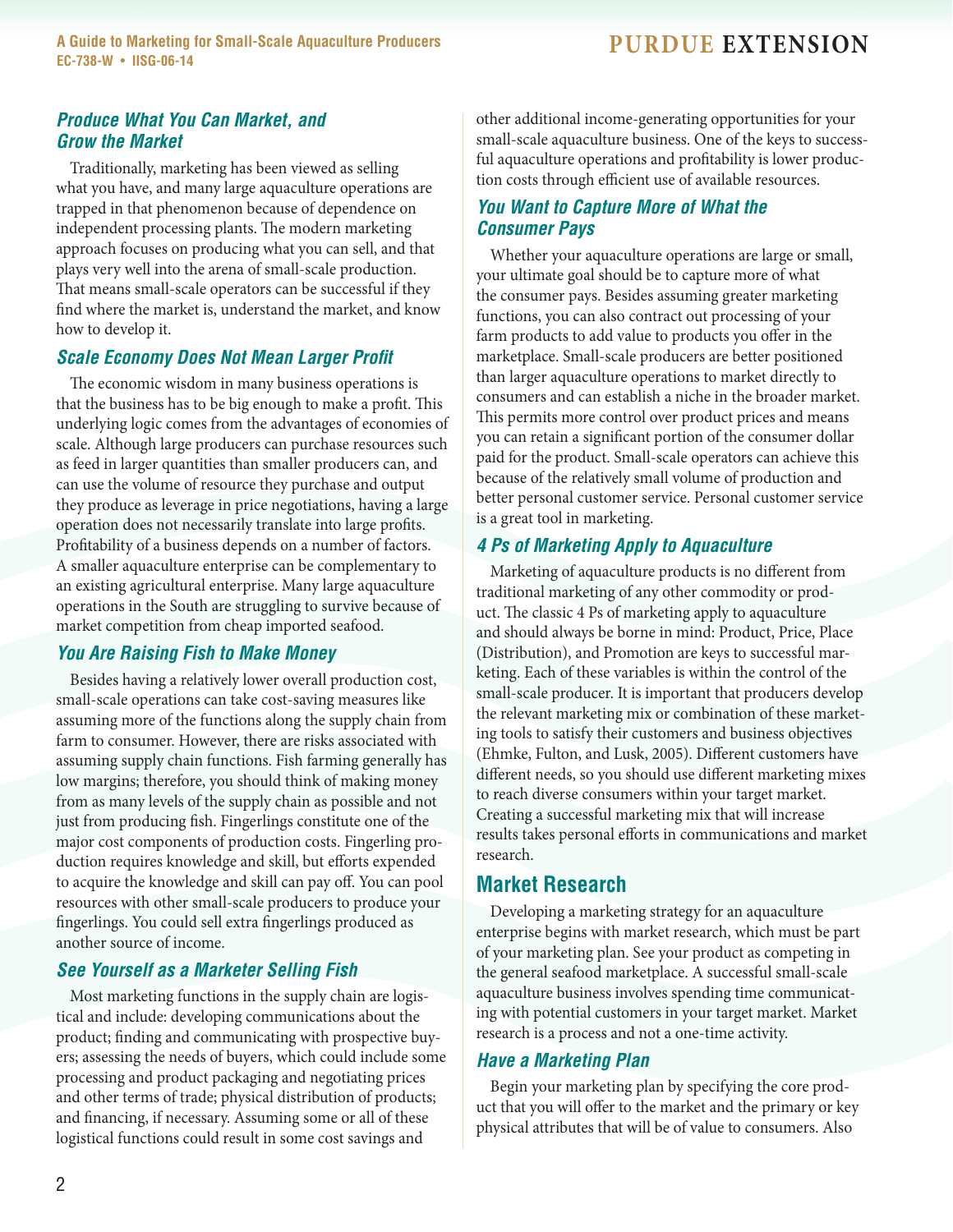specify other key intangible attributes of the product like production method, e.g., farm-raised, natural fed. Analyze the current marketplace, including identifying the target market, analyzing the market situation in the target market, assessing the supply and demand situation, assessing the products on the market for potential substitutes and complements, and identifying any need or opportunities in the market place (Lusk and Marshall, 2005). As a small-scale producer, your target marketplace would be the local community, regional communities, or perhaps distant communities if you can receive premiums to cover transportation costs. Market segmentation should include all potential customers, including primary and secondary customers.

## *Assess the Nature of the Market and Your Competition*

Is your product going to be the only product like it on the market, or are there similar products already on the market? Even if you have some certainty of having a monopoly in your market, it is important to have very good information on specific fish markets and the marketing strategies being adopted by your competitors. Even with a monopoly, having information on potential competitors is a good planning strategy.

What will be your strategy when other competitors come into the market? Assess the type of products on the market. One of the things to look for is what is being supplied or could potentially be supplied to the market. Consider whether your product would be a good substitute for existing or potential products on the market or if it will complement them. For example, there might be several retail stores in the community selling fish, but chances are that butcher shops in the community selling only meat would be good avenues to introduce fresh fish as an additional line of products.

You can conduct the market research process through the following means.

**1. Direct Observations**: The best information is personal knowledge of the marketplace. Directly observing the marketplace will provide many insights into potential marketing opportunities and challenges that you can use to develop marketing plans. Direct your observations at both sellers and buyers, e.g., observe shoppers' attitudes and behaviors as they walk past fish counters, their purchasing patterns, etc. For the sellers, observe their product promotion and advertisements, and especially the message accompanying them. That will reveal a lot about where the focus of the competition is.

**2. Conversations with People in the Seafood Business:** Talking to individuals involved in the fish business can provide important market information on things like pricing, competing products, and general market trends. You can get a sense of important factors driving the market. Having an idea of the demographic makeup of the market environment is useful in the planning process. It is important to research into the number of people in the area, their age distribution, income levels, family sizes, etc. This information provides an idea of the amount of money each potential buyer is likely to spend on fish or fish products.

## **Finding Niches**

## *What Is Niche Marketing?*

Niche marketing is focusing your marketing efforts towards a select target group of customers. Niche marketing does not necessarily mean a small market but rather a targeted marketing strategy. If you are pursuing a niche market, you focus on specialized segments of the market. It is a cost-effective way of competing in the seafood marketplace and achieving market share without the expenditures associated with mass marketing. Niche marketing incurs minimal costs in competitive marketing and could result in decent profitability.

## *Make Use of Market Research Findings*

Findings from your market research will help you develop a niche for your product. Concerns, complaints, frustrations, and disappointments from seafood dealers and consumers are signs of niche opportunities. Analyze the findings obtained from current and prospective seafood dealers and consumers, and then determine if there are opportunities to create a niche. Niches are established as you meet specific customer seafood needs that have been ignored, overlooked, or neglected by the competition. Note that a niche satisfies an unmet customer need. Potential niches exist; take the time to build your market by developing them one at a time, and avoid trying to be all things to all customers.

## *Things to Look for in Developing a Niche Market*

Look for un-serviced markets, poorly serviced markets, or partly serviced markets. You might even consider creating entirely new markets. Chances are that most markets are serviced, but it is common to come across poorly serviced or partially serviced markets. You can readily identify such opportunities from talking to seafood dealers and consumers.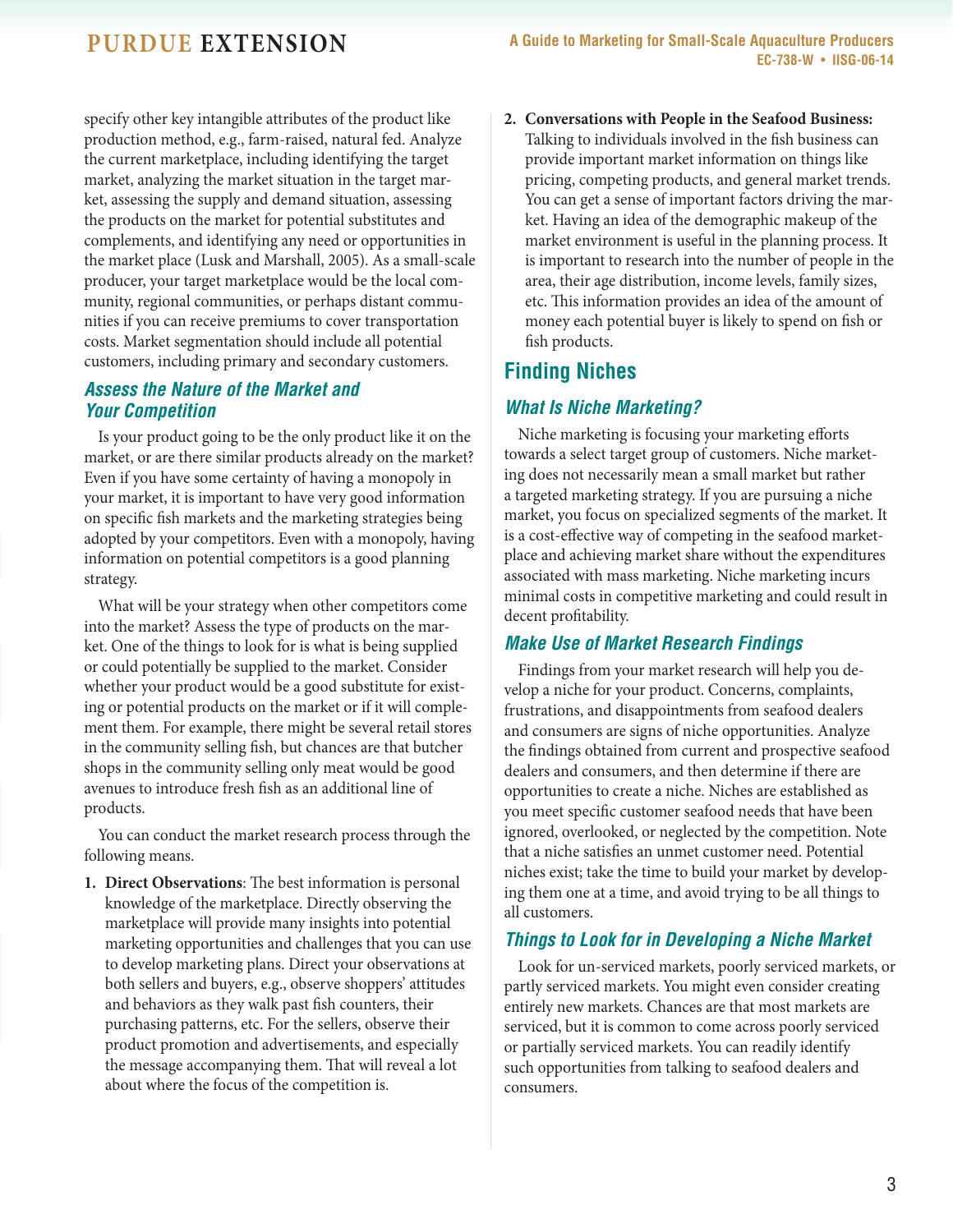**A Guide to Marketing for Small-Scale Aquaculture Producers Published PURDUE EXTENSION EC-738-W** • **IISG-06-14**

For example, Growing Power Community Food Center is a community agriculture center in Milwaukee, Wisconsin, that produces a variety of agricultural products, including fish from its aquaponics/aquaculture facilities. The company has carved a niche tilapia fish market for itself for the supply of "natural" aquaculture fish products in the Milwaukee area. Whole tilapia produced under "natural" conditions attract premium prices of three to four times more than tilapia from conventional aquaculture facilities. Though there are no USDA certification standards for aquaculture, some tilapia producers produce fish without any chemicals and feed fish with "natural" food generated in the tanks and with naturally growing duckweed. Others feed their fish with formulated "natural" feed that does not contain chemicals.



*Tilapia in Tanks at Growing Power Community Food Center, Milwaukee, Wisconsin*

## **Direct Marketing**

Available direct market techniques for aquaculture products include on-farm sales, farmers markets, and roadside sales. Other sales channels include processors, wholesalers, brokers, restaurants and catering establishments, and fish haulers. Each outlet has its advantages and limitations.

## *What Is Direct Marketing?*

With direct marketing, you are assuming most marketing functions and the associated risks and payoffs. Direct marketing is a sure means of capturing a larger percentage of what the consumer pays for the product. It thrives on attracting and keeping customers, and that requires committing time to establish the market and secure customers. Through customer relations, you can build a relationship between consumers and their food sources, because more consumers want to know where and how their food is

produced and how to locate it. With the right product and assured quality, direct marketing attracts repeat customers and benefits from cost-free word-of-mouth advertising. Direct marketers should place high emphasis on getting marketing information through networking and personal communications.

## *Marketing Co-op as a Direct Marketer*

Forming a marketing cooperative or alliance can be helpful in direct marketing. It affords the opportunity to have volume to meet needed supply or negotiate contracts. This is especially applicable for direct sales to restaurants, grocery stores, or other retail outlets. These outlets often require a constant supply, consistent size product, delivery convenience, and dependability. For example, the Illinois Fish Farmer's Co-op is a marketing alliance that provides scheduled supplies of fish products to Asian food markets in

## **"Organic" Aquaculture Products**

The USDA is in the process of formulating an organic certification program for aquaculture, and, until then, "organic" aquaculture products can be sold on the market, but without the USDA seal of approval. Seafood is currently being sold under the "organic" label (or other eco-labeling program) in the U.S. under various foreign- and industrydefined standards for labeling fish and shellfish "organic." Such seafood products originate from Central America, Scotland, and Canada, where several farmed "organic" fish and shellfish species are raised under various standards.

While the industry awaits USDA's certification program, aquaculture producers can operate under the guidelines of some of the industry and independent certifiers to produce and sell "organic" aquaculture products. Industries that have established international "organic" standards for aquaculture include the International Federation of Organic Agriculture Movements (IFOAM), Naturland, and Soil Association. Naturland, for example, has standards on organic pond farming, salmonides and other coldwater fish, mussels, and shrimp production. However, states like California prohibit the use of the "organic" label on any seafood products sold in the state until such time as either the federal or California state government establishes organic standards for fish and shellfish. Other organizations such as The Marine Stewardship Council (MSC), The Aquaculture Certification Council (ACC), and The World Wildlife Fund (WWF) are looking into formulating guidelines for producing eco-labeled farmed seafood.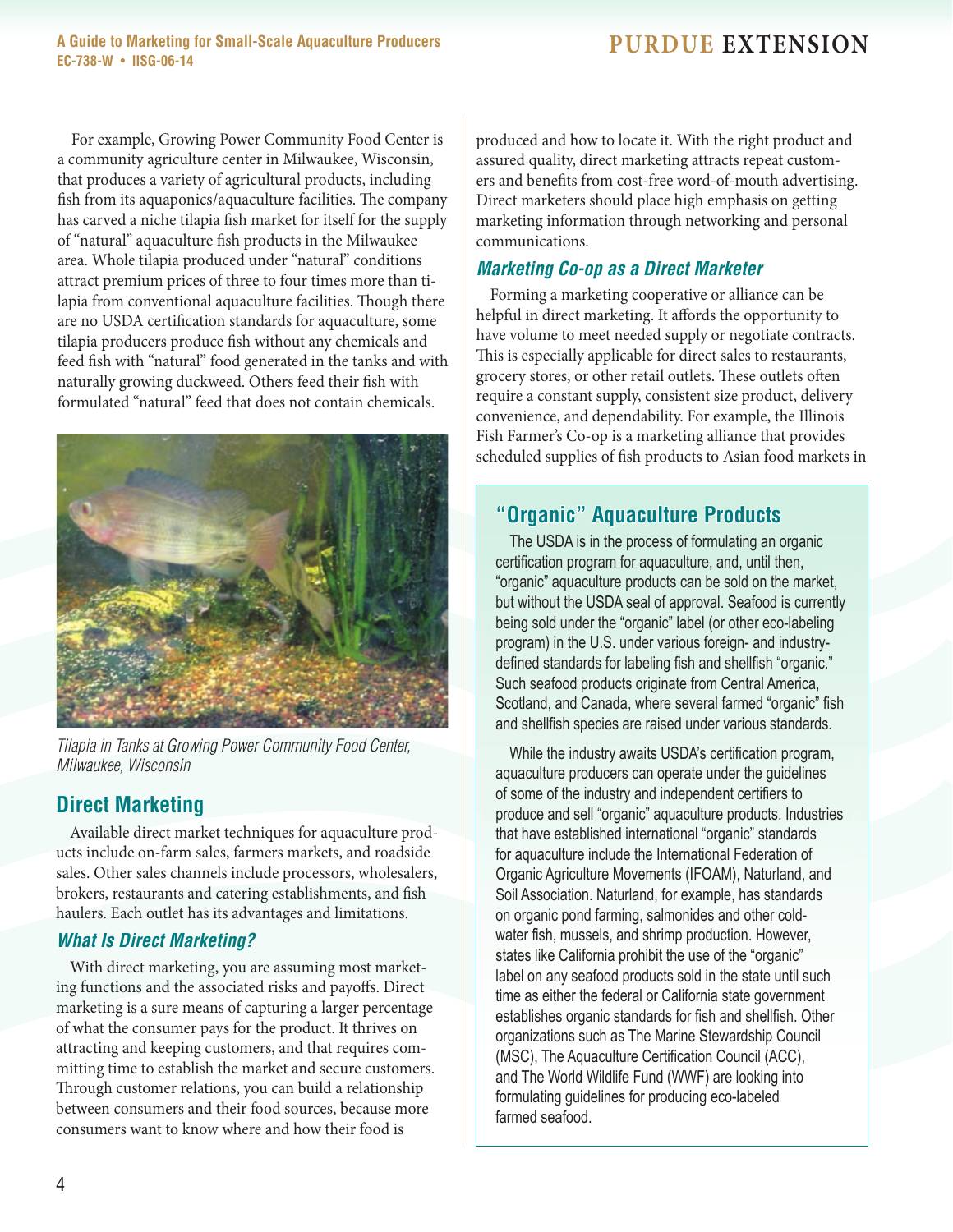## **Prawn Marketing**

Freshwater prawn production in the Midwest is an example of a small-scale aquaculture enterprise that markets directly to consumers. Many prawn producers sell their prawns live at pond-banks, with prices ranging from \$6 to \$10 per pound. This has been the most profitable market available to most Midwestern prawn farmers. The success of pond-bank sales has been attributed to the freshness of prawns and consumers' preference for freshly harvested product, repeat customers, and word-of-mouth advertising. Pond-bank sales require some public advertising through the local media and road signs to inform the public about the sale. Because buyers need to drive to the farm to make purchases, it is essential to have good access roads to the sale location and ensure sufficient supply products.

Prawn harvesting involves draining production ponds completely and collecting prawns in a catchment for sale. Adequate supply of prawns is essential for attracting and maintaining customers. There have been instances where farmers have done all the advertising about a sale, only to drain the ponds and realized few prawns are available for sale. You do not want a situation where people drive to your facility and do not find any prawns to purchase. Some farmers do join together to have bigger sales events. Farmers involved in such arrangements transport their prawns to the farm that has space, access and roads, and is conveniently located.

Pond-side sales of prawns have their challenges. Over-supply can result when there is low patronage by customers. This usually occurs with bad weather. Prawns have poor storage qualities. Any unsold products must be



*Freshwater Prawn Sale at Connor Farms, Martinsville, Indiana*

frozen or processed, and that entails additional costs. The risks involved in direct marketing of prawns suggest that advance planning is a necessity.

On-farm prawn festivals modeled after food festivals are commonly used to market prawns. The festivals involve selling prepared prawns in a variety of dishes. Prawn dishes could include cooked prawn meals with side dishes such as potatoes, rolls, fries, rice, or vegetables. Festivals should be widely publicized and could include live music. It is advisable to join with other prawn producers to have multiple markets or multiple festivals to increase marketing opportunities and marketing success. Multiple markets or festivals could help you and your fellow producers avoid some of the challenges with direct marketing of prawns. Other possibilities for retail sales of prawns include food fairs and county festivals. (Read more about prawn marketing in Dasgupta, Wynne and Meyer, 2003, and Dasgupta, 2003.)

Toronto and Montreal. The co-op coordinates supply to ensure timeliness and consistency in supply. Individually, none of the farmers in the co-op would have the stock to meet the needs of these markets, but as a group, the alliance is able to meet the demands of this market.

## *Customer Service*

The seafood market is very competitive. Excellent customer service is required to attract and keep customers. It is about demonstrating to customers that you care about your product. One good example that pertains to the ornamental fish industry is the addition of 5 - 10% more fish in orders to compensate for mortalities during shipment. Some ornamental fish producers guarantee replacements of every dead fish on arrival or within 2 weeks of arrival. Realize that few customers will do business with you if you provide poor

service, but many more will return again and again to do business if you respect and treat them fairly and value them as customers.

## *Qualities of Good Customer Service*

Reliability, warmth, and friendliness are requirements for efficient customer service. The success of prawn sales events is not only due to consumers' preference for freshly harvested product, but also to the experiences they enjoy at these sales events—the mini festivals, music, and prawn meals. Some small-scale farm operations keep track of their customers and maintain communications through mailings to inform them of product availability. Price or quality alone is not enough for a sustainable competitive advantage; service is necessary for the success of almost every business.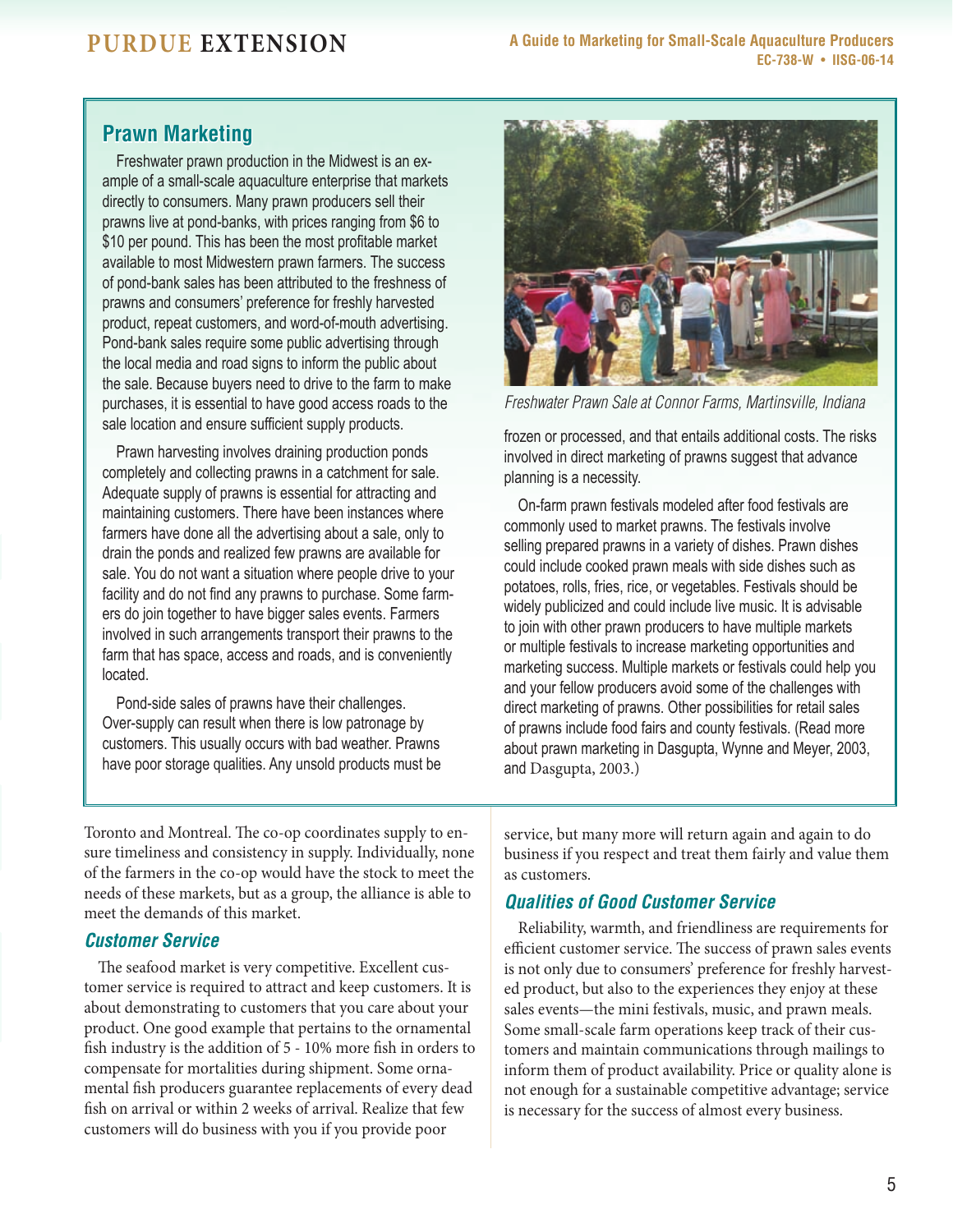**A** Guide to Marketing for Small-Scale Aquaculture Producers **PURDUE EXTENSION EC-738-W** • **IISG-06-14**

### *Little Extras Matter*

Besides providing major services, you can win loyalty of customers with "little extras." Recipes, for example, can be a good way of introducing new customers to fish products. Most of the species associations or organizations have published free recipes and cookbooks. You can order some of these and distribute them to your customers. Personal contacts and customer relations secure loyalty and repeat customers. Good salesmanship requires that the customer comes first.

## **Reputation and Quality**

Repeat customers are those who have good/excellent overall experience with a product or service. Have you heard the adage "a quality product sells itself?"

### *Importance of Reputation*

Food is generally considered an "experience good," i.e., consumers only know the true quality after consuming it. Therefore, reputation is very important. Be aware of the reputation your services and products are building with your customers or consumers. In planning your long-term marketing strategy, decide what you will be known for. This is not about slogans, logos, or branding! What will be your strengths compared to the competition?

### *Don't Rely on Cosmetics*

Branding, slogans, logos, etc., are good tools you can use to make connections to consumers, but the important thing is how the consumer feels after consuming your product. When consumers identify with a quality product, price will not always be the deciding factor. The loyalty developed based on experiences makes it less likely that customers will look for alternatives. Also, premiums you obtain from your products may be enough to cover the additional costs of maintaining product quality and reputation. The Growing Power Community Food Center in Milwaukee has built a reputation for producing "all natural" food products, which attract premium prices over conventional products.

On this page is a matrix of quality and price that can assist you in planning your market. The matrix illustrates different combinations of product attributes you can adopt. Examine this quality-price matrix and determine your starting point and the path you want to take to develop and position your aquaculture product. For example, if you have a "goodvalue" product, you can work to capture more market and move to "medium-value," and eventually, you can position your product as a "high-value" product.

|         |        | High       | Pricing<br>Medium | Low         |
|---------|--------|------------|-------------------|-------------|
|         | High   | Premium    | High-<br>Value    | Super-Value |
| Quality | Medium | Overpriced | Medium-<br>Value  | Good-Value  |
|         | Low    | Rip-off    | False-<br>Economy | Economy     |

*A Quality-Price Matrix for Positioning Your Product*

## **Diversification**

Raising fish from fingerlings to market size generally has low margins. Diversification could be a key to increase income, profitability, and sustainability for a small-scale aquaculture business. You should look for ways to make money from aquaculture-related businesses and not only from producing fish. Diversification is also a risk management tool for your business. You should view diversification from three perspectives: marketing, production, and income sources.

### *Diversification in Marketing*

Direct marketing for aquaculture products can be challenging for a fish farmer. On-farm sales, farmers markets, roadside sales, and sales to restaurants and catering establishments are the profitable alternatives available, but you can find your niche by diversifying the marketing alternatives for your products. Processors, wholesalers, brokers, and fish haulers are alternative marketing outlets, but these usually pay lower prices. The price you obtain from some outlets will be better than others, so you should choose the best economically viable marketing alternatives and/or mix.

If you have a large-sized pond or lake, fee fishing is an attractive marketing alternative. Fee fishing tends to yield premium prices paid for fish. A successful fee fishing operation must have the species customers want, but specie preference varies from region to region. Location of the fee fishing operation is very important because patronage will be high if the facility is accessible from major highways or is close to an urban center.

### *Diversification in Production*

Monoculture, i.e., raising one species of fish, has been a common practice in aquaculture. The catfish industry, the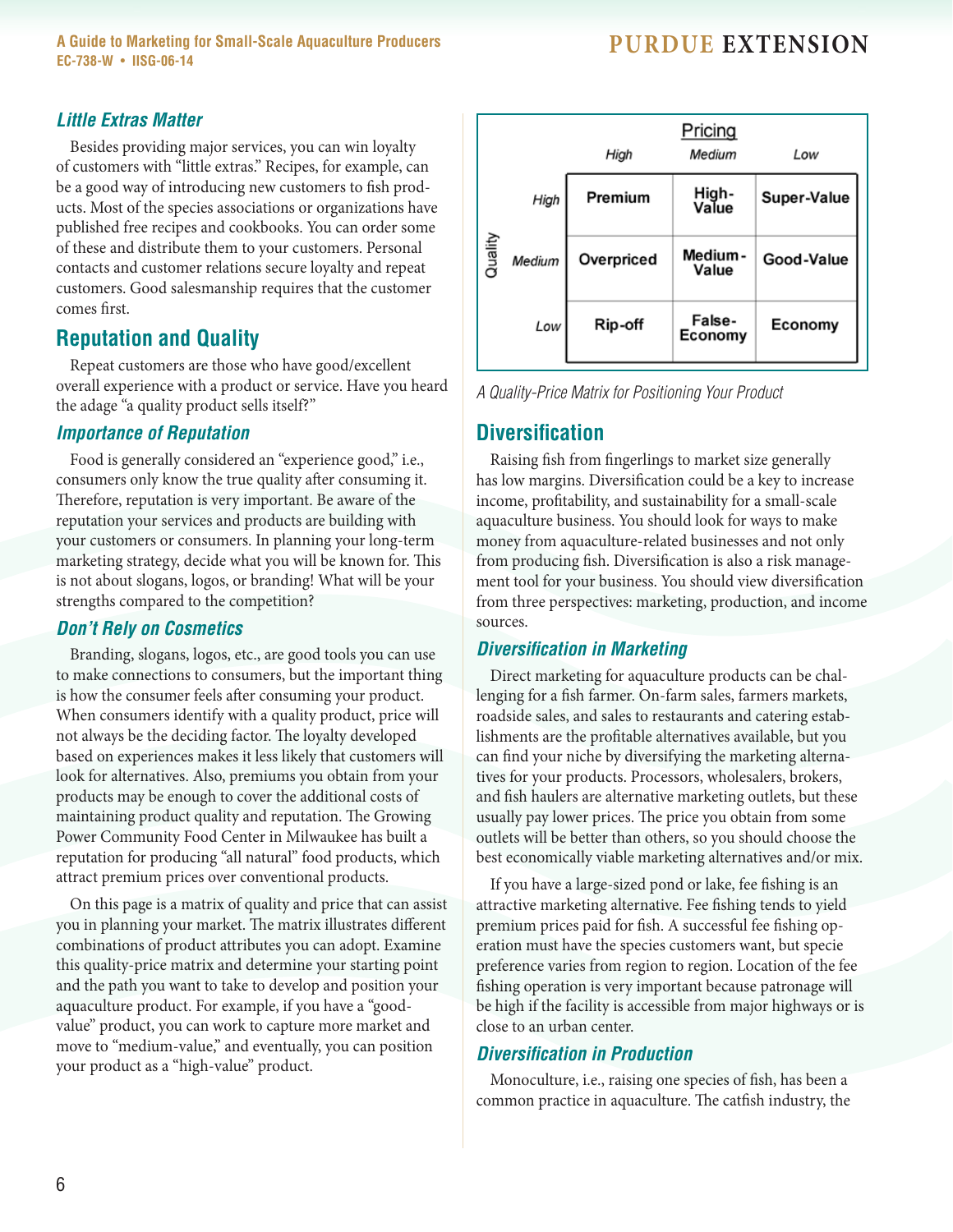largest aquaculture industry in the U.S., is comprised of one-species operations, particularly in the South, but import competition has changed the dynamics of production, with some farmers in Mississippi getting into freshwater prawn production, as well. Producing at least two species of fish could be a viable way of sustaining a small-scale aquaculture enterprise.

In 2003, when catfish prices were at record low levels, some southern catfish producers made some income from the sale of grass carp to live markets in Canada, which helped their overall farm income. Some fish farmers in Illinois and Indiana do double cropping; they raise freshwater prawns in the summer and trout in the winter months in the same production facilities. Some of the successful small-scale aquaculture operations in the Midwest produce at least three fish species, which may include ornamental fish production such as gold fish and koi. Producing at least two species of fish spreads production, marketing, and price risks for the producer.



*Koi Fish Aquaculture, Fredricktown, Ohio*

## *Diversification in Income Sources*

The major cost components in raising fish include stocking/fingerlings costs, feed costs, energy costs, labor costs, and post-harvest handling costs. You may minimize some of these costs by handling many of these cost items yourself. Such diversification would minimize cost as well as provide other sources of income.

Most established midwestern aquaculture producers are not only full-time fish producers making their living from aquaculture operations, but they are also involved in other aquaculture-related businesses. For example, Rainbow's End Fish Farm in Sullivan, Ohio, has a HACCP certified

small-scale processing facility, so the business is involved in raising fish, buying fish, processing fish, and selling valueadded fish products. AquaRanch Industries in Illinois has integrated tilapia production into a certified greenhouse organic vegetable production.



*Integrated Recirculating Aquaculture and Aquaponic Systems at AquaRanch Industries, Flanagan, Illinois*

Some fish producers are involved in cooperatives or alliances that produce their own fingerlings and sell extra fingerlings, and others are involved in alliances that market their products. Some are involved in fish feed distribution, aquaculture equipment manufacture, and service, while others are involved in fish stocking and hauling services. Other established fish farm operations using recirculating systems are also equipment designers, systems managers, and sellers of recirculating aquaculture systems, e.g., Advanced Aquacultural Technologies Inc., and Aqua-Manna Farms in Indiana. Some of these establishments offer paid training workshops on starting and operating an aquaculture facility.

## **Conclusion**

This guide for small-scale aquaculture entrepreneurs provides some helpful economic and business principles to develop a market. Following these principles will help you remain competitive. Remember, small-scale aquaculture can be profitable and sustainable if you do not try to expand your business too fast. Appreciate the value of time and take time to master the necessary production and marketing skills before you consider expansion. Any expansion should focus on diversification because it is key to increasing income, profitability, and sustainability of a small-scale aquaculture business.